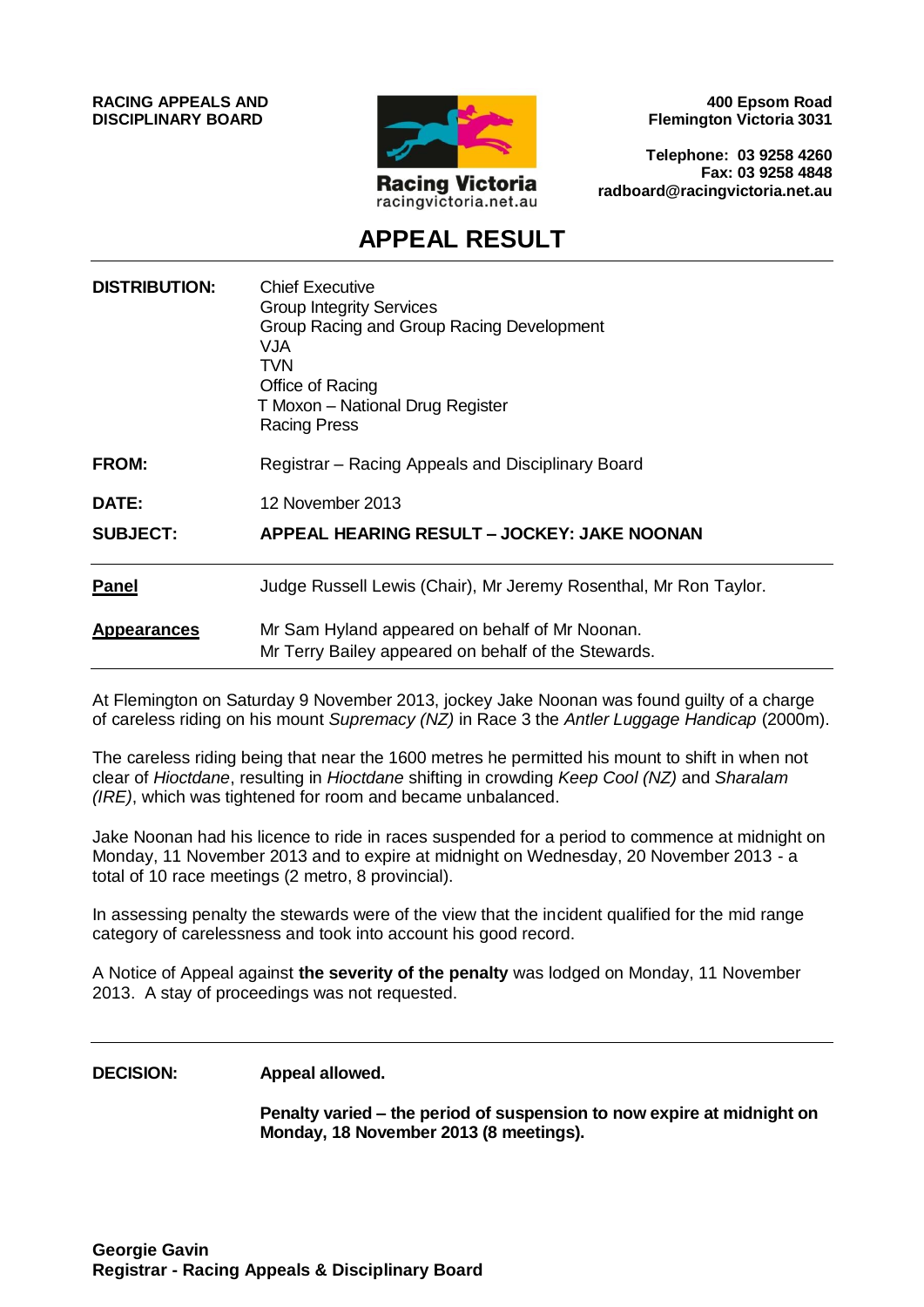# **TRANSCRIPT OF PROCEEDINGS**

#### **RACING APPEALS AND DISCIPLINARY BOARD**

\_\_\_\_\_\_\_\_\_\_\_\_\_\_\_\_\_\_\_\_\_\_\_\_\_\_\_\_\_\_\_\_\_\_\_\_\_\_\_\_\_\_\_\_\_\_\_\_\_\_\_\_\_\_\_\_\_\_\_\_\_\_\_

**HIS HONOUR JUDGE R.P.L. LEWIS, Chairman MR J. ROSENTHAL MR R. TAYLOR**

#### **EXTRACT OF PROCEEDINGS**

#### **DECISION**

### **IN THE MATTER OF THE ANTLER LUGGAGE HANDICAP OVER 2000 METRES AT FLEMINGTON ON 9/11/13**

**JOCKEY: JAKE NOONAN**

#### **MELBOURNE**

#### **TUESDAY, 12 NOVEMBER 2013**

MR T. BAILEY appeared on behalf of the RVL Stewards

MR S. HYLAND appeared on behalf of the Appellant